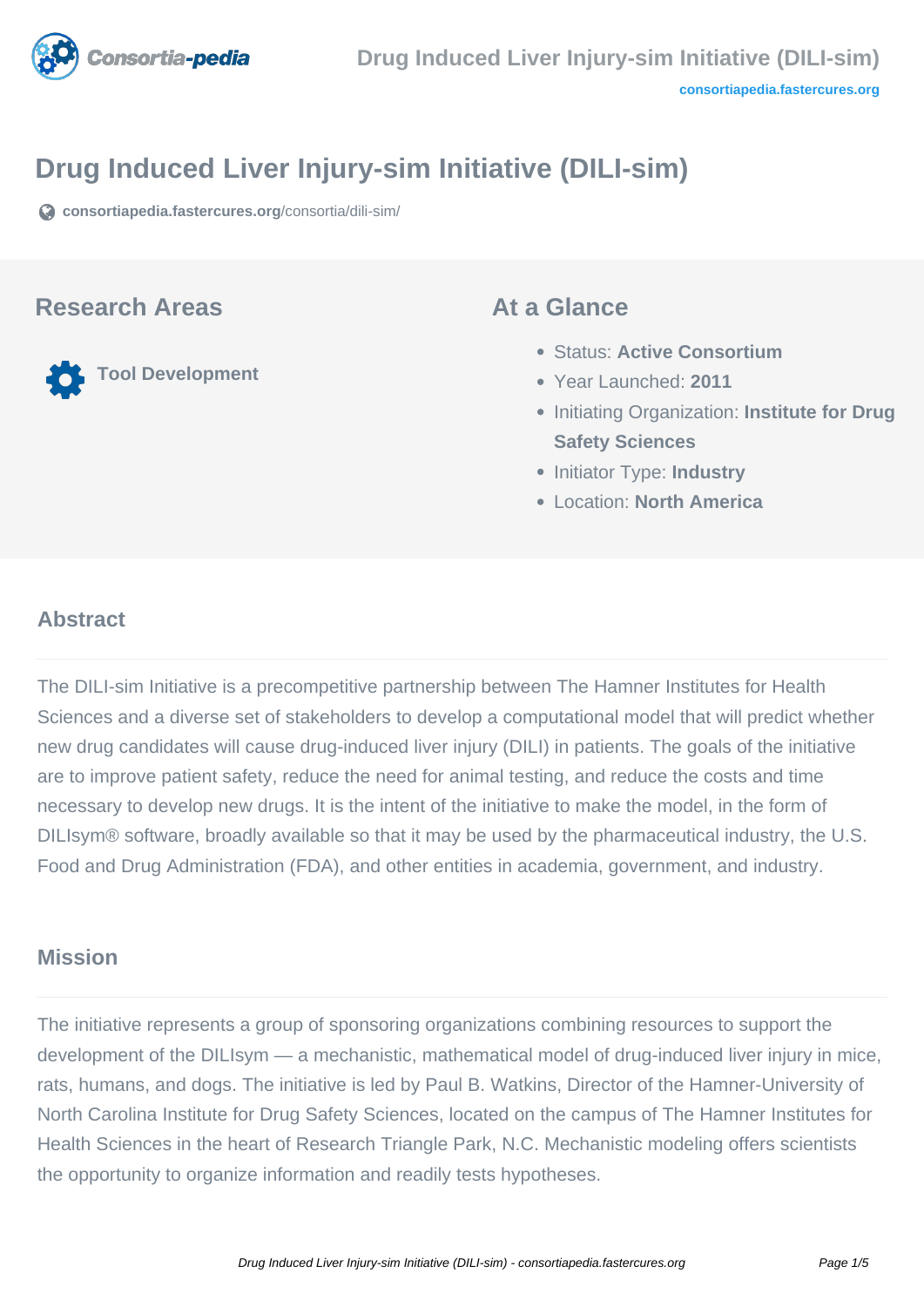

 The vision for the initiative over the next three years is to build upon its foundation as a key resource in the pharmaceutical industry's preclinical toolbox by further optimizing and enhancing the DILIsym for the prediction of less frequent human DILI that may only become evident in late-stage clinical development or post-marketing.

 DILIsym is designed to be used during drug development to provide enhanced understanding of the DILI hazard posed by individual molecules, and to provide deeper insight into the mechanisms responsible for observed DILI responses at various stages of the development process. In the short term, it is envisaged that this information will be integrated with other key, nonclinical safety data and will form a part of the weight of evidence for safety assessment prior to undertaking nonclinical in vivo regulatory safety studies and prior to progression of drug candidate compounds into man. In the longer term, it is envisaged that use of DILIsym will improve human risk assessment and provide enhanced opportunities for customized clinical safety monitoring during all phases of clinical development.

## **Consortium History**

DILIsym v4A, based in the MATLAB® software environment, was made available to the DILI-sim Initiative members in March 2015.

 The DILI-sim team has also launched MITOsym® software that mathematically models mitochondrial function in the in vitro setting. MITOsym v2B was released in March 2015 and includes the ability to simulate inhibition of glycolysis, as well as reductions in ECAR in presence of compounds.

### **Structure & Governance**

The DILI-sim Initiative efforts are reviewed by a scientific advisory board.

## **Data Sharing**

Initiative members are granted access to the DILIsym modeling software. Modelers can participate in the model and software training provided to all members, rendering the tools and skills to predict the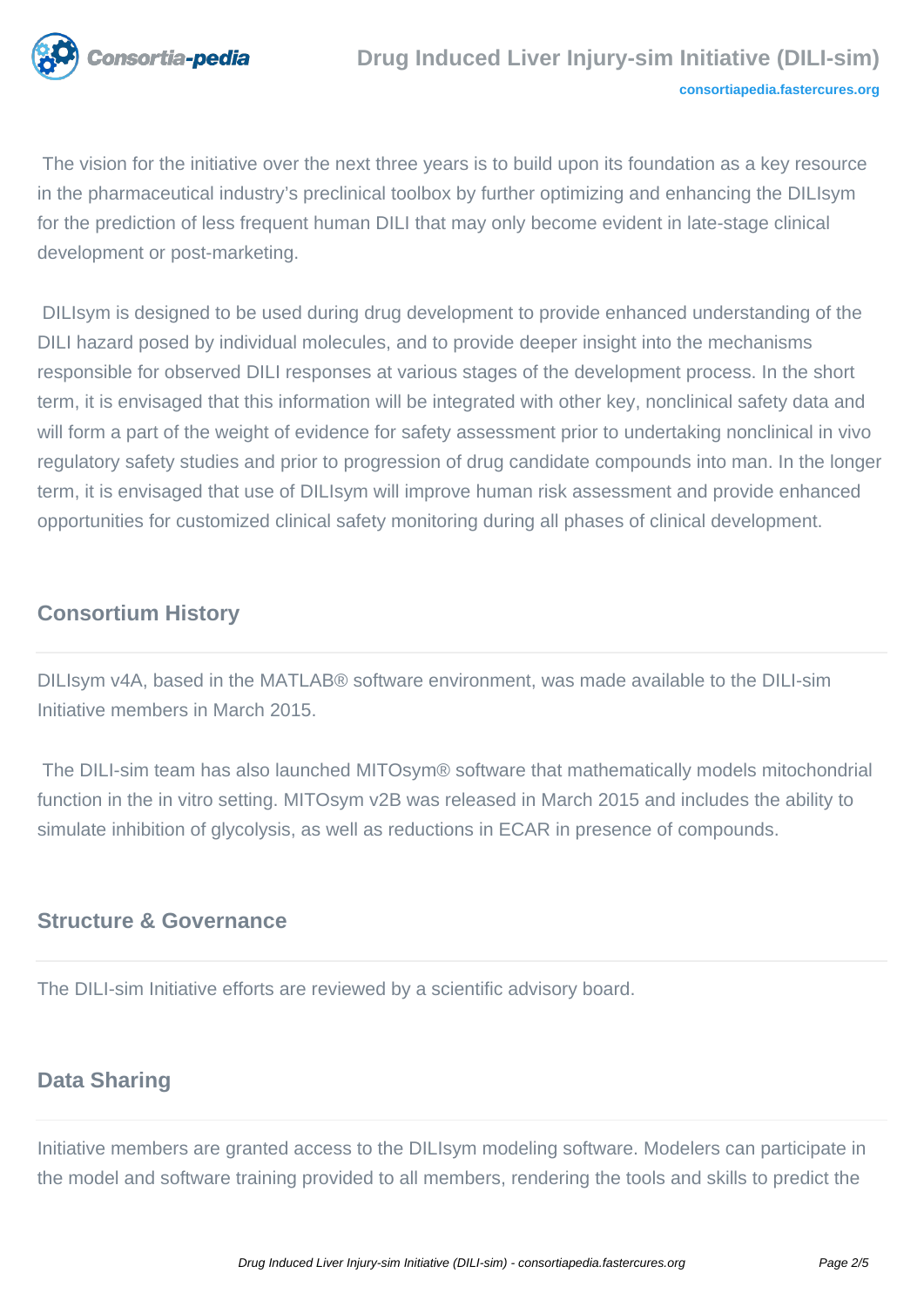

hepatotoxic risk of compounds in-house. Training materials, such as recorded WebEx seminars and technical support, are available to initiative members through the members area of DILIsym.com.

## **Impact/Accomplishment**

Initiative members meet three to four times per year, including one face-to-face meeting at the Hamner Institutes in Research Triangle Park, N.C. Members receive updates on model development progress, propose new model features and provide input on proposed additions, and engage in discussions regarding basic concepts and mechanisms related to DILI. Additional meetings are also held occasionally to discuss important scientific issues.

 Each year, initiative members are provided with an updated version of DILIsym, along with training and access to the DILI-sim modeling team for support. Access is also granted to the members section of the DILIsym.com website, where the model and documentation can be downloaded and the members forum can be accessed. The members forum provides a medium for posting and reading technical and operational questions and answers, as well as engaging in interesting scientific discussions.

 The initiative is currently open to new members. Academic and nonprofit researchers are also encouraged to contact the DILI-sim modeling team at the Hamner to receive information on accessing DILIsym.

 MITOsym is a mathematical model similar to DILIsym, executed in MATLAB with code and graphical interface versions provided. Unlike DILIsym, MITOsym is a model of mitochondrial function in the in vitro setting, designed to help with parameter identification and data interpretation from experiments conducted to infer mitochondrial function using the Seahorse Bioscience XF Analyzer machines. Ideally, experiments are run on the XF Analyzer machine, data are interpreted and parameters identified with the MITOsym modeling software, and those parameters are then fed into DILIsym for in vivo extrapolation.

SimPops<sup>™</sup> is a collection of simulated individuals that match a particular range and distribution of parameters and patient characteristics. SimPops allow DILIsym users to explore the inter-individual variability in response to potential DILI-causing drugs. SimPops introduces variability into several important model parameters, including baseline glutathione levels, cellular response to oxidative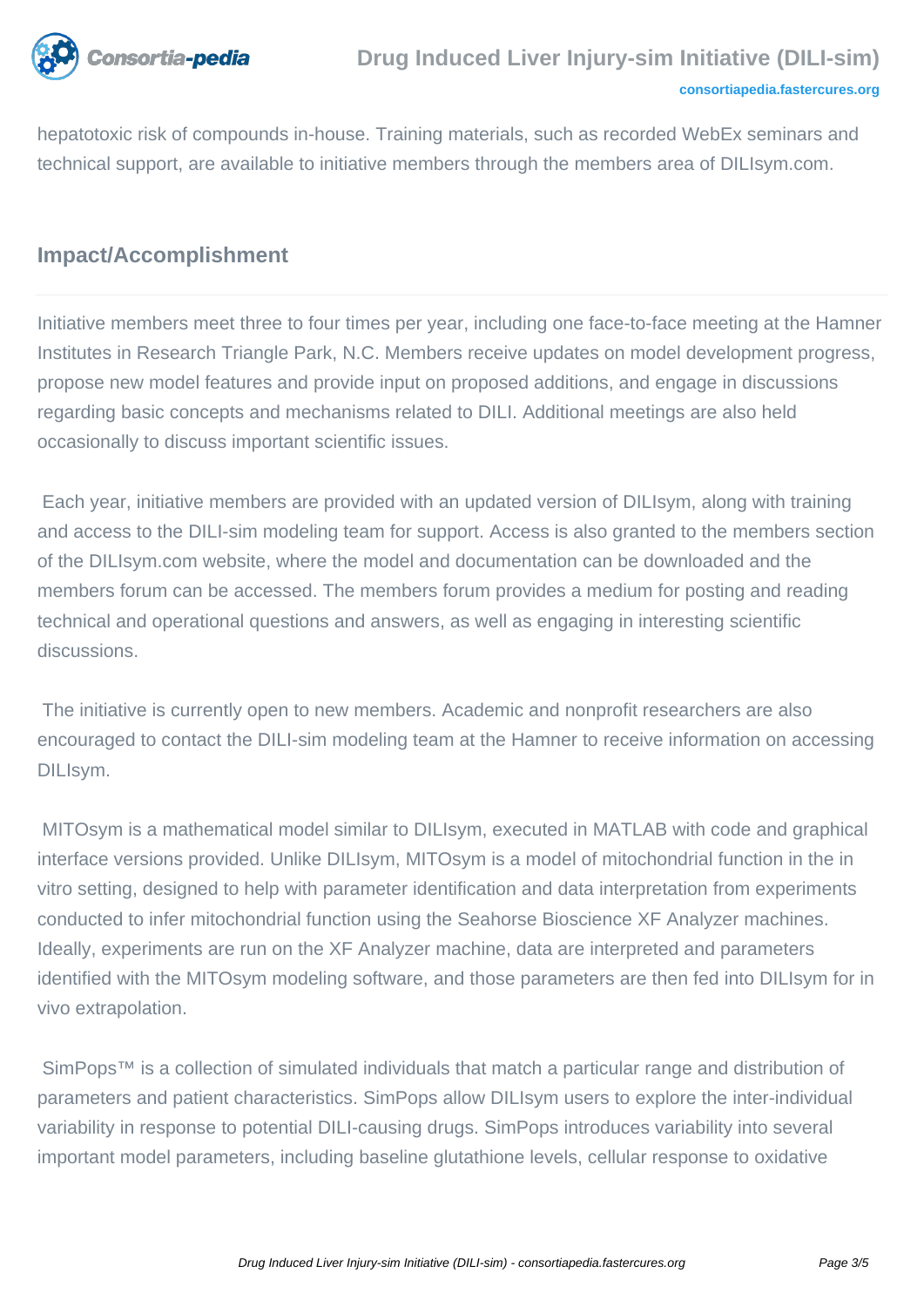

#### **Drug Induced Liver Injury-sim Initiative (DILI-sim)**

#### **[consortiapedia.fastercures.org](http://consortiapedia.fastercures.org/)**

stress, hepatocellular recovery speed, inflammation, and many more. Drug-specific SimPops includes variability in metabolism and distribution parameters. SimPops has been used in exploring the risk of methapyrilene toxicity across species and in assessing the effectiveness of varying courses of NAC treatment in humans.

## **Links/Social Media Feed**

Homepage <http://www.dilisym.com/>

#### **Sponsors & Partners**

The Hamner Institutes for Health Sciences 6 Davis Drive, P.O. Box 12137 Research Triangle Park, NC 27709-2137

 Brett Howell, Ph.D., Associate Director, DILI-sim Hamner-UNC Institute for Drug Safety Sciences email[: bhowell@thehamner.org](mailto:bhowell@thehamner.org) phone: 919-558-1323

**Abbvie** Astellas **AstraZeneca** Bristol-Myers Squibb Lilly Gilead GlaxoSmithKline Janssen Merck Mitsubishi Tanabe Pharma **Otuska** Pfizer Sanofi Takeda